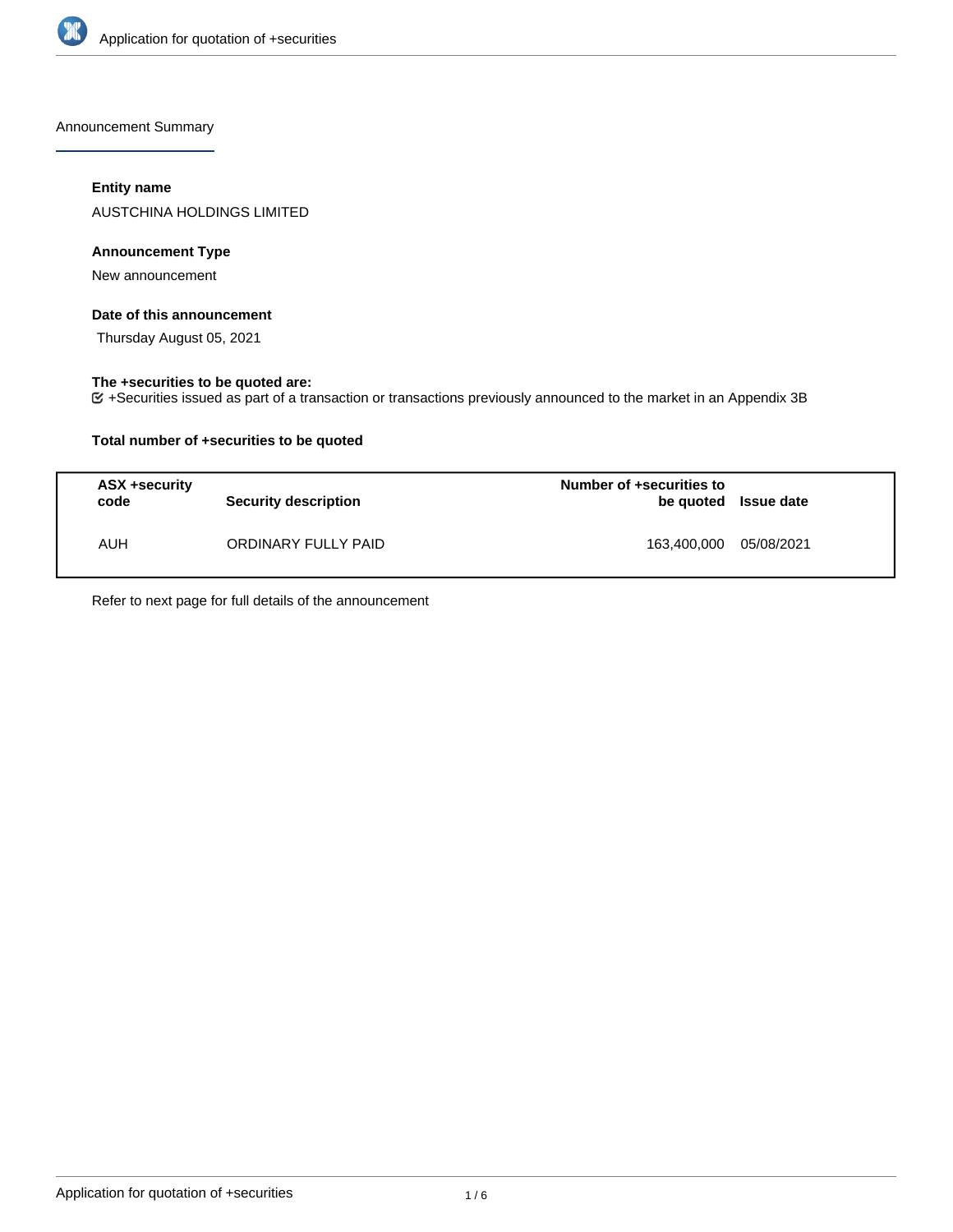

Part 1 - Entity and announcement details

## **1.1 Name of entity**

AUSTCHINA HOLDINGS LIMITED

We (the entity named above) apply for +quotation of the following +securities and agree to the matters set out in Appendix 2A of the ASX Listing Rules.

**1.2 Registered number type** ACN

**Registration number** 075877075

**1.3 ASX issuer code** AUH

**1.4 The announcement is**

New announcement

#### **1.5 Date of this announcement**

5/8/2021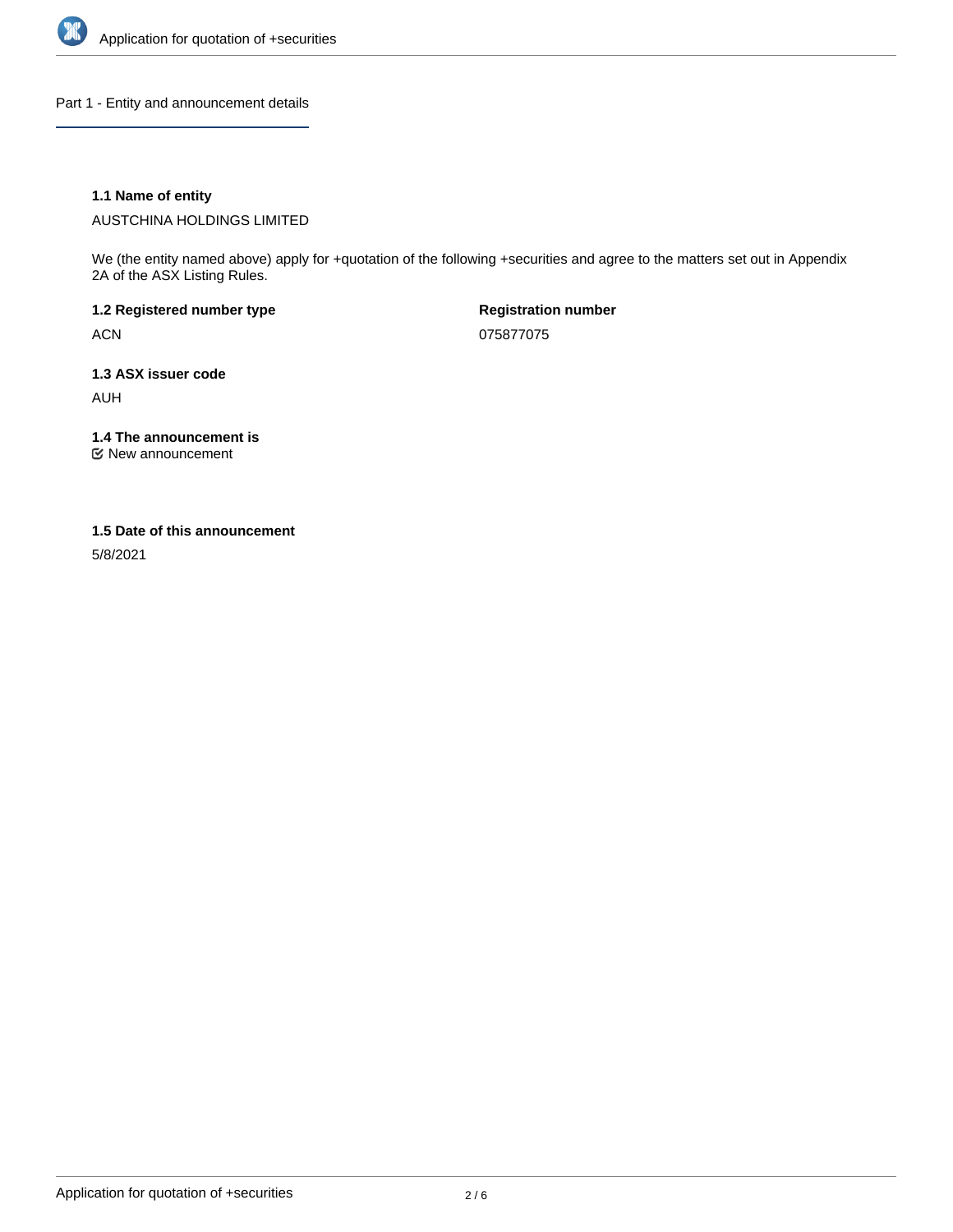

# Part 2 - Type of Issue

## **2.1 The +securities to be quoted are:**

+Securities issued as part of a transaction or transactions previously announced to the market in an Appendix 3B

#### **Previous Appendix 3B details:**

| <b>Announcement Date and</b><br>Time | <b>Announcement Title</b>                   | Selected Appendix 3B to submit quotation<br>reguest |  |
|--------------------------------------|---------------------------------------------|-----------------------------------------------------|--|
| 02-Aug-2021 10:46                    | New - Proposed issue of securities -<br>AUH | A placement or other type of issue                  |  |

**2.3a.2 Are there any further issues of +securities yet to take place to complete the transaction(s) referred to in the Appendix 3B?** No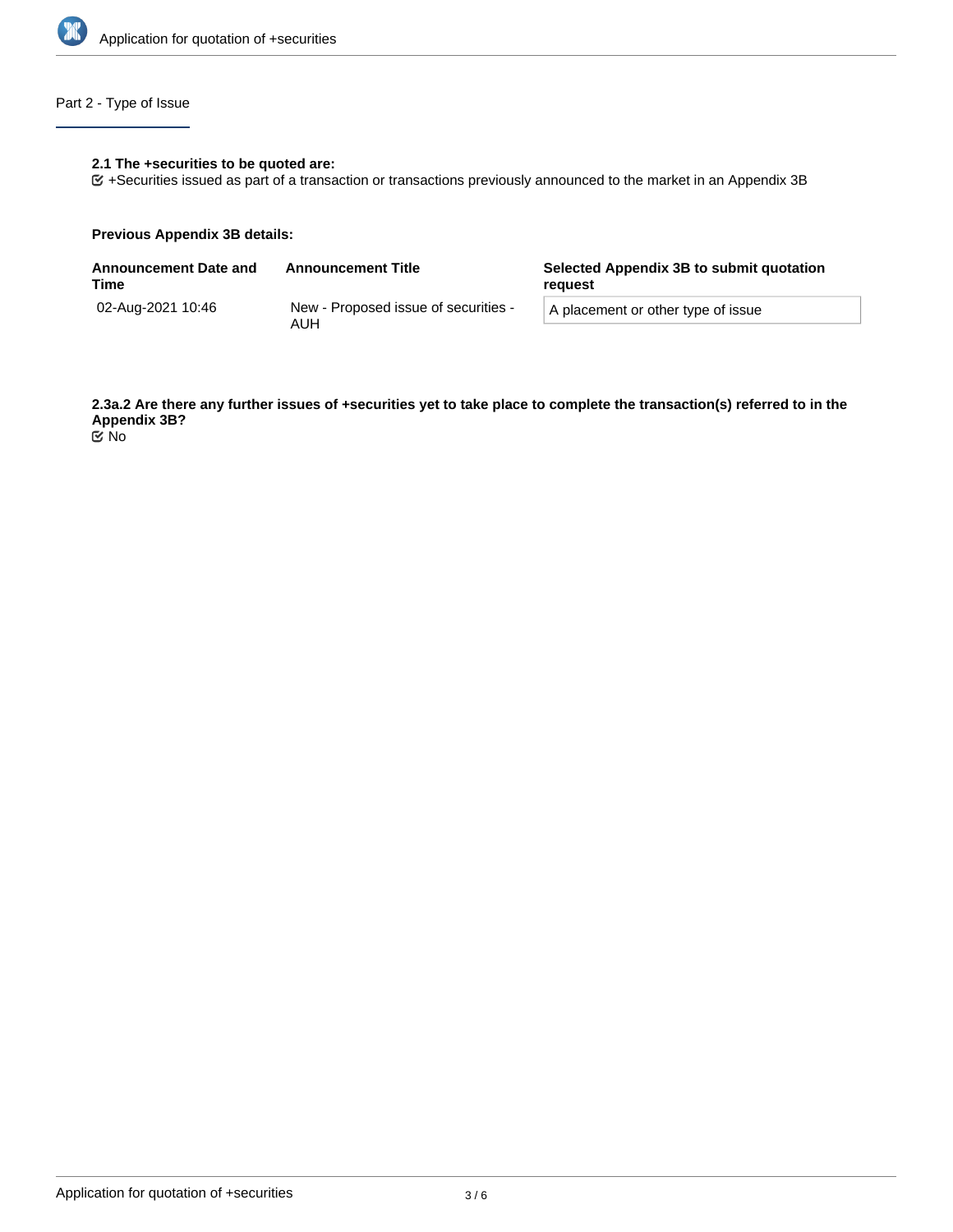

Part 3A - number and type of +securities to be quoted where issue has previously been notified to ASX in an Appendix 3B

#### Placement Details

# **ASX +security code and description**

AUH : ORDINARY FULLY PAID

# **Issue date**

5/8/2021

### Distribution Schedule

**Provide a distribution schedule for the new +securities according to the categories set out in the left hand column including the number of recipients and the total percentage of the new +securities held by the recipients in each category.**

| Number of +securities held | Number of holders | Total percentage of +securities held<br>For example, to enter a value of 50%<br>please input as 50.00 |
|----------------------------|-------------------|-------------------------------------------------------------------------------------------------------|
| $1 - 1,000$                | $\mathbf 0$       | $\%$                                                                                                  |
| $1,001 - 5,000$            | 0                 | $\%$                                                                                                  |
| $5,001 - 10,000$           | 0                 | $\%$                                                                                                  |
| 10,001 - 100,000           | 0                 | $\%$                                                                                                  |
| 100,001 and over           | 32                | 100.00 %                                                                                              |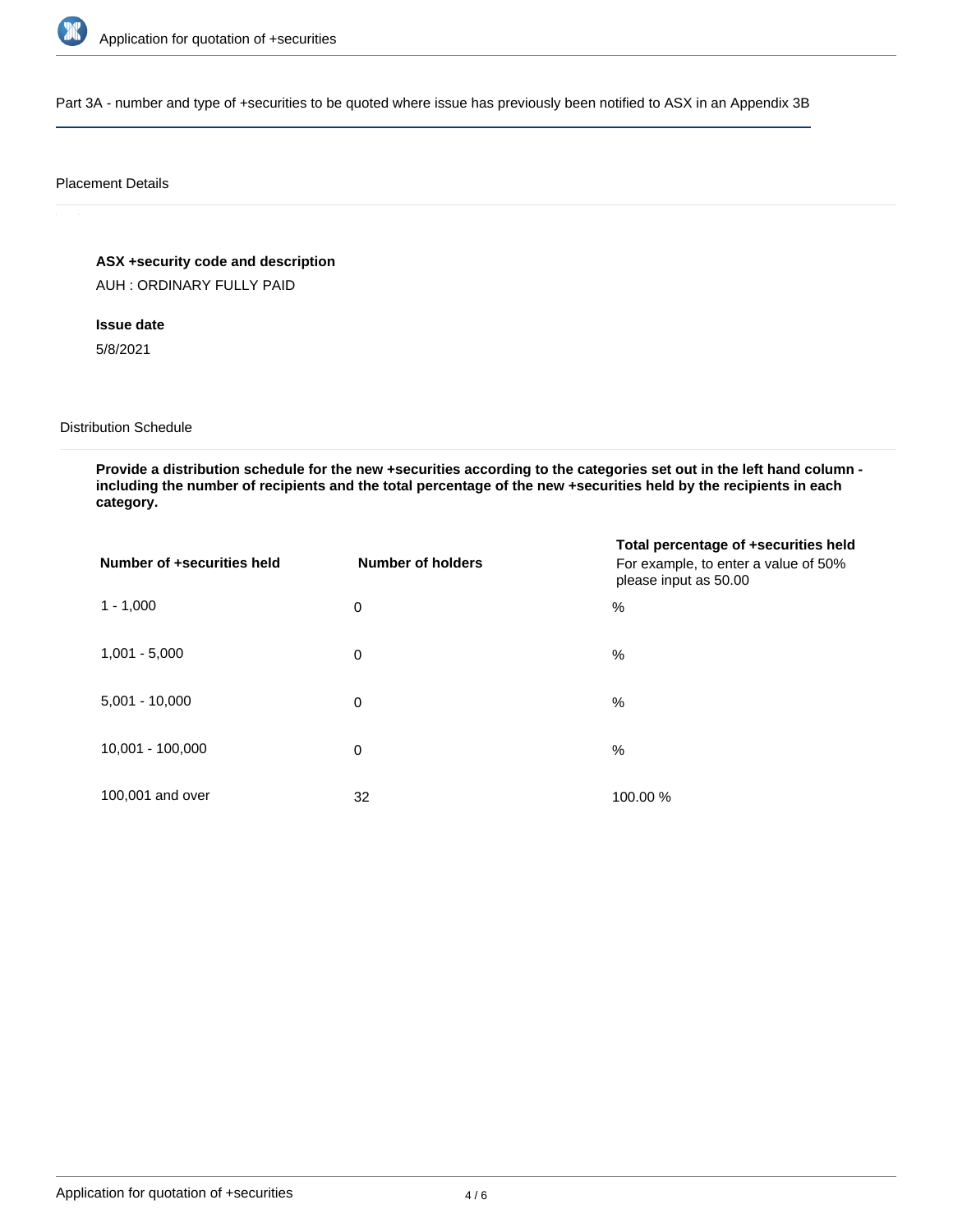

Issue details

| Number of +securities to be quoted<br>163.400.000                                     |                                        |  |  |  |
|---------------------------------------------------------------------------------------|----------------------------------------|--|--|--|
| Are the +securities being issued for a cash consideration?                            |                                        |  |  |  |
| $\mathfrak C$ Yes                                                                     |                                        |  |  |  |
| In what currency is the cash consideration being paid?                                | What is the issue price per +security? |  |  |  |
| AUD - Australian Dollar                                                               | AUD 0.00600000                         |  |  |  |
| Any other information the entity wishes to provide about the +securities to be quoted |                                        |  |  |  |